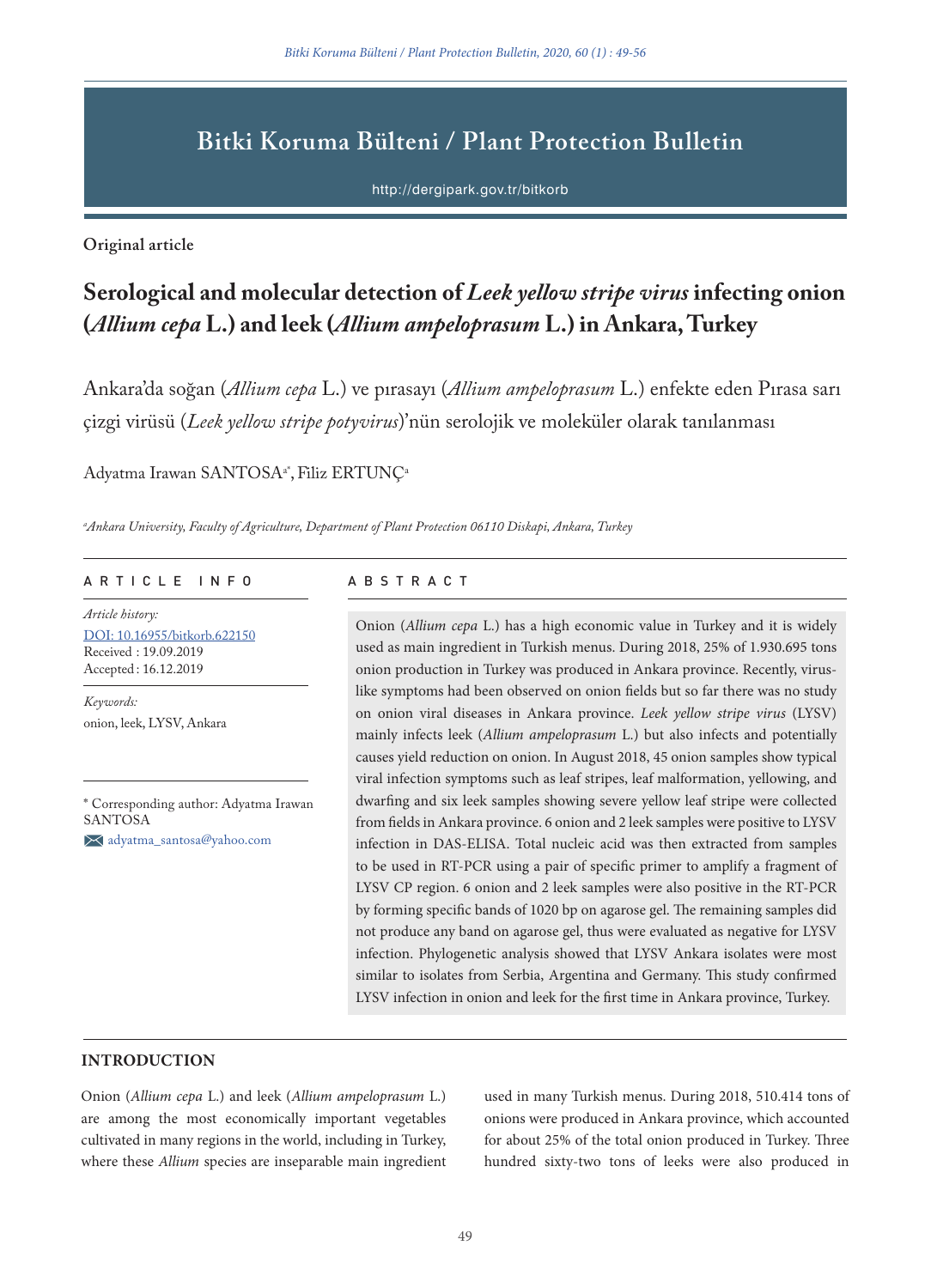Ankara province during the same time (TUIK 2019).

Two Potyviruses; *Onion yellow dwarf virus* (OYDV) and *Leek yellow stripe virus* (LYSV) are commonly found infecting *Allium* spp. around the world and potentially causes yield loss on onion (Bos 1983, Elnagar et al. 2011, Lot et al. 1998, Ward et al. 2009). Although rarely detected on *Allium* spp., the wide host range *Cucumber mosaic virus* (CMV) was identified on garlic crops planted in East Mediterranean of Turkey and possibly infecting *Allium* spp. in other regions of Turkey (Fidan 2010). ELISA and RT-PCR have been routinely used as rapid and accurate methods in the detection of onion viruses (Fajardo et al. 2001, Tuzlalı et al. 2016).

LYSV is transmitted mainly by several aphid species, such as *Aphis fabae* and *Myzus persicae*, as non-persistent manner, but can also be transmitted mechanically (Brunt et al. 1996, Lunello et al. 2002). The only open reading frame (ORF) in LYSV genome potentially encodes a polyprotein which includes NIa-Pro (nuclear inclusion a – proteinase), Nib (nuclear inclusion b), VPg (viral protein genome linked) and CP (coat protein) (Adams et al. 2005). CP gene of LYSV was observed to be around 864 bp and encodes a protein with around 288 amino acids (Gupta et al. 2017). In Turkey, LYSV was identified for the first time from infected leek samples that were collected in Marmara region (Korkmaz and Cevik 2009). Since then, it has been reported to infect onion, leek and other *Allium* spp. cultivated in East Mediterranean, Amasya province, and South Marmara region of Turkey (Fidan 2010, Fidan and Baloğlu 2009, Sevik and Akcura 2013, Tuzlalı 2018). Although Ankara is one of main onion producing area, there was no study about virus diseases on onion and leek conducted in this province so far. Therefore, viral symptomatic onion and leek samples were collected from fields in Ankara province and then tested by serological and molecular methods to detect virus infection on them and determine their infection rate.

## **MATERIALS AND METHODS**

#### *Samples collection*

In August 2018, 34 samples were taken from Polatlı and 11 samples were taken from Haymana districts of Ankara province for a total of 45 onion samples. In addition, six leek samples were also taken from Polatlı district. The onion samples showed typical viral infection symptoms such as leaf stripes, leaf malformation, yellowing, and dwarfing; and six leek samples showing yellow leaf stripes. The presence of any aphid species in onion fields was also searched during field trips.

*DAS-ELISA*

Serological test using DAS-ELISA kit specific for each LYSV, OYDV and CMV detection was performed according to the manufacturer instructions (Bioreba, Switzerland). Absorbance values were measured at 405nm  $(A_{\text{net}})$  using ELx808TM microplate reader (BioTek Instruments, Inc., USA). A sample was considered positive if  $A_{405}$  of the sample at least two times that of negative control. All samples were then tested by RT-PCR only against viruses that gave positive results in DAS-ELISA for confirmation and to obtain some of their nucleotide sequences to be used in phylogenetic analyses.

#### *Total nucleic acid extraction and RT-PCR*

Total nucleic acid was extracted from samples following procedure based on tris-EDTA buffer (Presting et al. 1995). 100-200 mg sample was ground in 1.5 ml extraction buffer (100 mM tris, pH 8.0, 50 mM EDTA, 500 mM NaCl, 10 mM 2-mercaptoethanol) then was placed into 2 ml tube. Plant extract was then centrifuged at 4.000 rpm, 3 min. 600 ml of plant suspension was then transferred into new 1.5 ml tube, 70 μl of 10% SDS was added then put in 65 ºC for 10 min. After that, 200 μl 5 M potassium acetate was added then tube was put in ice for 30 min. The tube then centrifuged at 10.000 rpm, 10 min, 600 ml of suspension was then removed into new 1.5 ml tube. 300 μl cool isopropanol was added into the suspension then placed in ice for 25-30 min. The tube then centrifuged at 10.000 rpm, 10 min, and then the suspension was thrown away. 500 μl cool 70% ethyl alcohol was pipetted to the pellet then centrifuged twice at 10.000 rpm, for 2 and 10 min respectively. Ethyl alcohol was thrown away; tube was then dried on paper tissue for 10 min. 30 μl nuclease free water then added to the pellet. Total RNA was then measured using spectrophotometer (Nanodrop 2000, Thermo Fisher Scientific, USA). Extracted nucleic acids were then used in RT-PCR using a pair of specific primer, F-5′ TCACTGCATATGCGCACCAT 3′ and R-5′ GCACCATACAGTGAATTGAG 3′ to amplify a 1020 bp fragment of LYSV coat protein region (Fajardo et al. 2001).

All of samples were tested using two-step RT-PCR. The procedure to perform RT was done according to Thermo Fisher Scientific (USA) protocols. RT was done in a total volume of 20 μl containing 500-600 ng/μl total RNA, 1 μl (100 pmol/μl) random hexamer primer (Sentegen, Turkey), 2 μl dNTPs (10 mM) (GeneAll, South Korea), 4 μl RT buffer (250 mM tris-HCl (pH 8.3 at 25 °C), 250 mM KCl, 20 mM  $MgCl<sub>2</sub>$ , 50 mM DTT) (Thermo Fisher Scientific, USA), 0.25 μl (40 U/μl) RNase Inhibitor (GeneAll, South Korea), 0.5 μl (200 U/μl) Reverse transcriptase (Thermo Fisher Scientific, USA) and Nuclease-free water. PCR was performed in a reaction volume of 25 μl which contains 2 μl cDNA, 1 μl MgCl<sub>2</sub>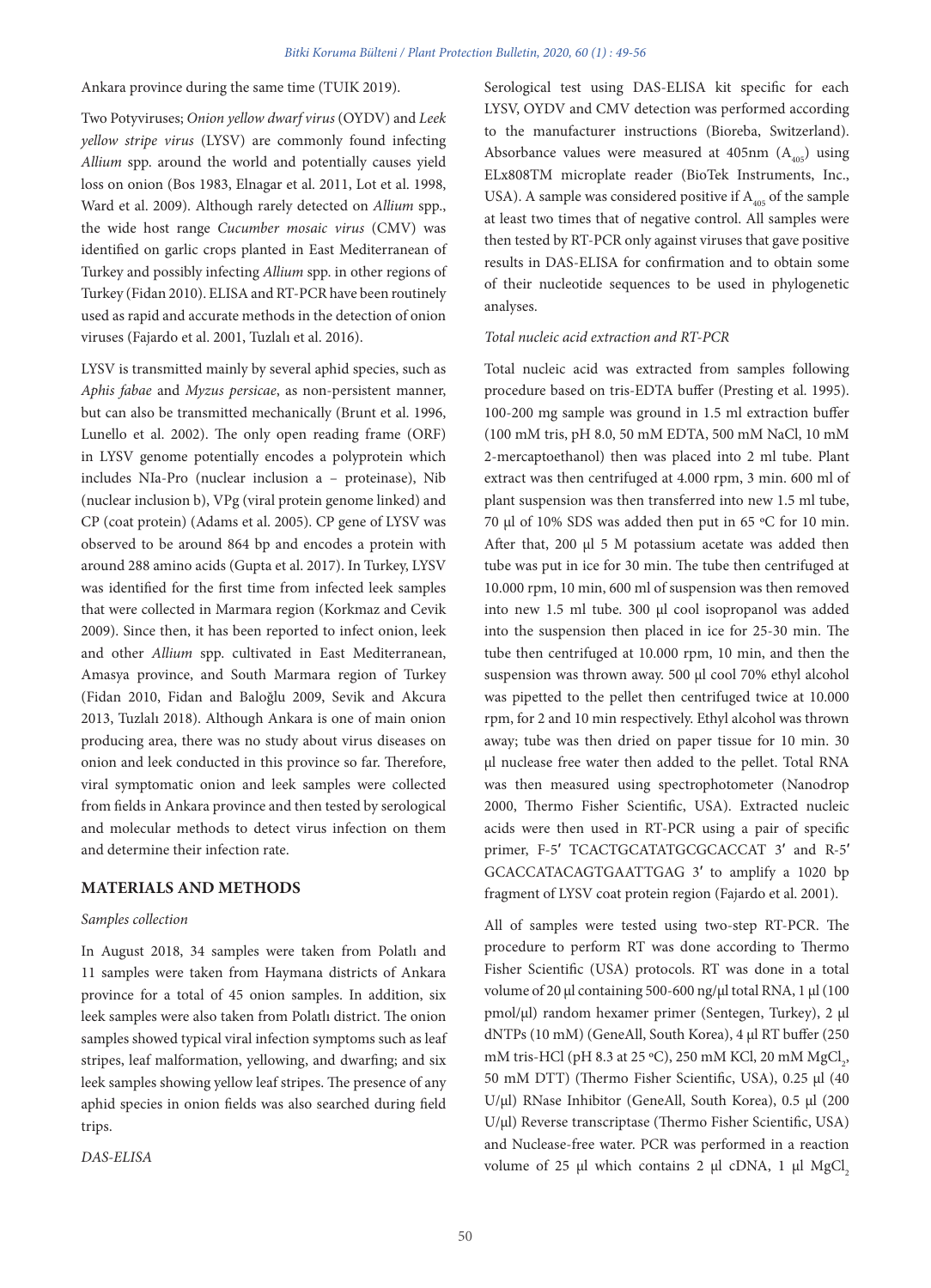(25 mM), 0.6 μl of each primer (100 pmol/μl) (Oligomer Biyoteknoloji, Turkey), 0.8 μl dNTPs (10mM) (GeneAll, South Korea), 2.5 μl PCR buffer (GeneDirex, Taiwan), 0.3 μl Taq DNA polymerase (5 U/μl) (GeneDirex, Taiwan) and 17.2 μl Nuclease-free water. PCR cycles were carried out using thermocycler (Biometra, Germany), with cycles as follows: initial denaturation at 94 ºC for 5 min; 35 cycles of 94 ºC for 60 s, 50 ºC for 60 s and 72 ºC for 60 s, and a final extension of 72 ºC for 7 min (Fajardo et al. 2001). Products were visualized on a 1% (w/v) tris-acetate agarose gel stained with ethidium bromide. One of LYSV isolated from onions (LYSV-12.6Po) and 2 isolated from leek samples (LYSV-Ankara-Leek1 and LYSV-Ankara-Leek2) were sequenced then obtained nucleotide sequences were published in NCBI GenBank.

#### *Host range characterization*

LYSV isolated from 2 leek (LYSV-Ankara-Leek1 and LYSV-Ankara-Leek2) and one of onion samples (LYSV-12.6Po) were mechanically inoculated to two onion, leek and garlic plants to find out their ability to infect those species. Each gram of leaf samples were ground using mortar and pestle in 5 ml of 0.01 M Potassium phosphate buffer (pH 7) to create plant sap. Leaves of onion, leek and garlic were dusted with abrasive-celite then rubbed with plant sap using forefinger. The inoculated plants were then rinsed with distilled water and kept in the greenhouse at 25-27 ºC (Hill 1984). Symptoms expression were examined during a period of four to five weeks after inoculation. The infection on the inoculated plants were confirmed by RT-PCR.

#### *Phylogenetic analyses of LYSV Ankara isolates*

The nucleotide sequence of partial coat protein (CP) gene of one LYSV isolate infecting onion (accession no. MN070127) and two LYSV isolates infecting leek (accession no. MN070132 and MN070133) in Ankara were compared with other isolates from around the world that were obtained from NCBI GenBank. Homologus genes were searched using BLAST program which is available in NCBI website. All sequences were aligned together by ClustalW version 1.6 with default parameters. Similarity percentage among isolates (identity matrix) was calculated using Sequence Demarcation Tool (SDT) v1.2 software (Muhire et al. 2014). A phylogenetic tree was built using maximum-likelihood algorithm on MEGA7 software (megasoftware.net) (Kumar et al. 2016). Tamura-Nei parameter with 1000 bootstrap replicates was used to test the significance of isolate clusters statistically (Tamura and Nei 1993).

MEGA7 software was also employed in the evolutionary analyses of genetic distance and diversity among isolates

compared in this study. Tamura-Nei parameter was applied as statistical model in the analysis. Standard error (S.E.) of the analysis was determined the mean evolutionary distances using 1000 bootstrap replicates (Tamura and Nei 1993). The values of within group, between groups and overall, as well as values of mean evolutionary diversity within subpopulations, interpopulation, entire population, and also of evolutionary differentiation coefficient were calculated by the number of base substitutions per site using the nucleotide sequences. The evolutionary distances and diversity analyses included both transitional and transversional substitutions for each sequence pair, with gaps/missing data were completely removed (Kumar et al. 2016).

### **RESULTS**

Six onions and two of leek samples were positive to LYSV infection in DAS-ELISA test. All samples were negative to OYDV and CMV. The six onions and two leek samples positive to LYSV in DAS-ELISA were also gave positive results in RT-PCR by formed specific bands of 1020 bp on agarose gel following electrophoresis (Figure 1). The remaining onion samples did not form any band on agarose gel, thus concluded as negative to LYSV infection.



**Figure 1.** RT-PCR amplification result of 1020 bp fragment of LYSV coat protein region. Onion isolates no. LYSV-4.3Po, LYSV-12.3Po, LYSV-12.6Po, LYSV-12.8Po, LYSV-20.2Po, LYSV-20.6Po (c, d, f, g, h, i), and leek isolates no. LYSV-Ankara-Leek1 and LYSV-Ankara-Leek2 (k, l) were positive to LYSV infection. Onion samples no. 1.3Hy, 2.2Hy, 2.7Po, 4.5Po (a, b, e, j) were included as samples negative to LYSV infection. Negative control (m). 100 bp marker (GeneDirex, Taiwan)

The name LYSV-4.3Po, LYSV-12.3Po, LYSV-12.6Po, LYSV-12.8Po, LYSV-20.2Po and LYSV-20.6Po were assigned to each LYSV isolated from onion, whereas LYSV-Ankara-Leek1 and LYSV-Ankara-Leek2 were assigned to each LYSV isolated from leek. The naming was based on the field number where sample were collected and the sample number. Po stands for "Polatlı" since they were taken from this district. NCBI GenBank accession no. MN070127, MN070132 and MN070133 were obtained for isolates no. LYSV-12.6Po,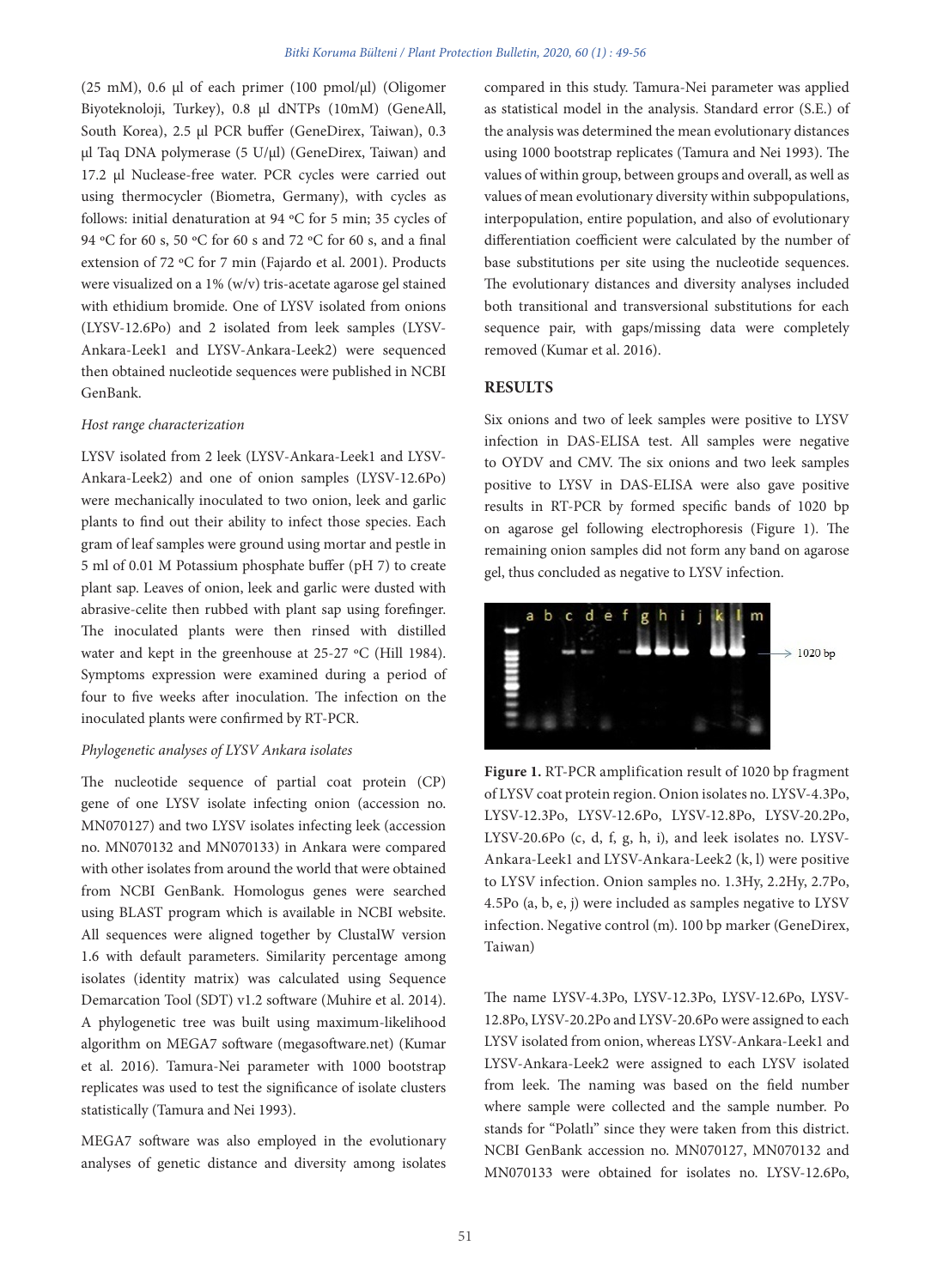LYSV-Ankara-Leek1 and LYSV-Ankara-Leek2 respectively. LYSV infected leeks showing typical yellow stripes symptom while infected onions showed different symptoms such as leaf malformation, leaf stripes and leaf yellowing (Figure 2).



**Figure 2.** Symptoms on onion and leek infected with LYSV. A) Leaf stripes on onion, B) leaf malformation and yellowing on onion, C) severe leaf malformation on onion, D) yellow leaf stripes on leek

Under greenhouse condition, inoculation of LYSV-12.6Po produced leaf malformation and yellowing symptoms on onion, mild yellow stripes and yellowing on leek, and mild mosaic on garlic. Whereas, inoculation of LYSV-Ankara-Leek1 and LYSV-Ankara-Leek2 produced yellowing on onion, yellow stripes on leek, and mosaic symptoms on garlic. Infections on all inoculated plants were confirmed by RT-PCR (Table 1). These results concluded that isolates no. LYSV-12.6Po, LYSV-Ankara-Leek1 and LYSV-Ankara-Leek2 were able to infect onion, leek and garlic. Calculation by SDT v1.2 software showed that the three LYSV Ankara isolates shared 95.1-99.1% similarities among themselves and 78.2-96.8% similarities to isolates from other countries. A Serbian isolate (KR075504) had the highest similarities (94.8-96.8%) and an isolate from China (AJ409307) had the lowest similarities (78.2-78.7%) to Ankara isolates based on partial CP gene sequences comparison. The constructed phylogenetic tree revealed that isolates that were analysed in this study were divided into two groups: 1 and 2. The three LYSV Ankara isolates together with isolates from Serbia, Germany, the Netherlands, Czech, Italy, Japan and Argentina belong to group 1. Group 2 consisted of isolates belong to Asia Pacific countries such as China, India, Australia, New Zealand, and Mexico (Figure 3).



**Figure 3.** Maximum-likelihood tree based on analysis of partial nucleotide sequences of coat protein (CP) coding region of three LYSV ankara isolates (MN070127, MN070132, and MN070133) and 20 isolates from different countries. The compared isolates were clustered into two groups (1 and 2). An Indian isolate of *Chilli veinal mottle virus* (ChiVMV) was used as outer group

Analyses of evolutionary distances revealed that the mean evolutionary distance value of group 1 and 2 were 0.140±0.012 and 0.249±0.017 respectively, with an overall value of 0.239±0.016 for all tested isolates. Mean evolutionary distance between group 1 and 2 was 0.307±0.022. Mean evolutionary diversity within subpopulations value (0.194±0.012) was higher than that of interpopulation (0.044±0.006) in the genetic evolutionary analysis. Whereas,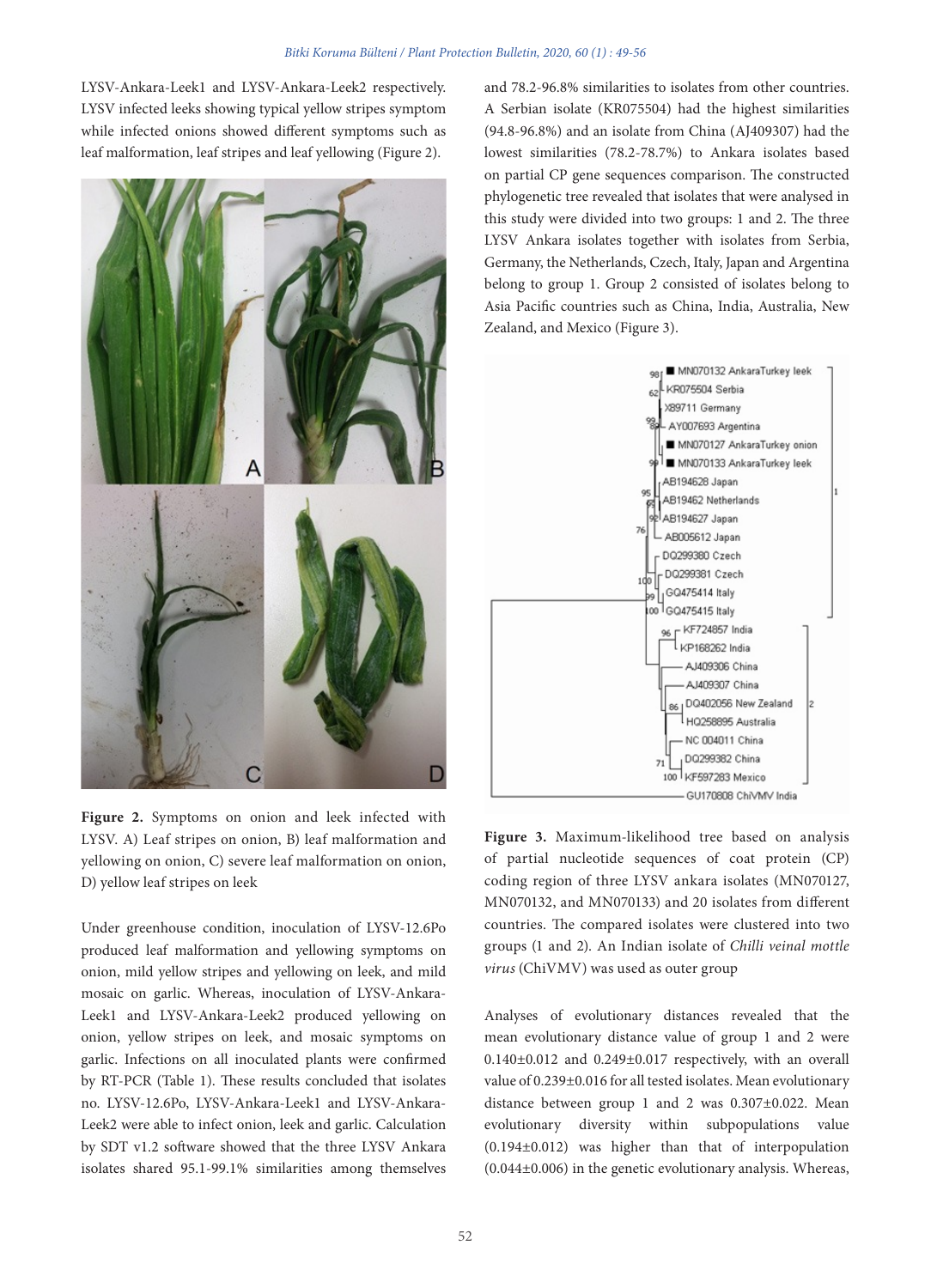| Sample no.        | <b>District</b> | <b>Symptoms</b>              | <b>ELISA</b> | <b>RT-PCR</b> |
|-------------------|-----------------|------------------------------|--------------|---------------|
| 1.10Po            | Polatlı         | Leaf malformation, yellowing | $^{+}$       | $+$           |
| 2.1P <sub>O</sub> | Polatlı         | Leaf malformation, yellowing | $^{+}$       | $+$           |
| 2.3P <sub>O</sub> | Polatlı         | Leaf malformation            | $^{+}$       | $+$           |
| 2.8P <sub>0</sub> | Polatlı         | Leaf malformation            | $^{+}$       | $+$           |
| 3.6P <sub>0</sub> | Polath          | Yellow leaf stripes          | $^{+}$       | $+$           |
| 4.4P <sub>O</sub> | Polatlı         | Yellowing, leaf necrosis     | $^{+}$       | $+$           |
| 1. Leek           | Polatlı         | Yellow leaf stripes          | $^{+}$       | $+$           |
| 2. Leek           | Polatlı         | Yellow leaf stripes          | $^{+}$       | $+$           |

| Table 1. Isolates of LYSV infecting onion and leek in Ankara that were identified in this study |  |
|-------------------------------------------------------------------------------------------------|--|
|-------------------------------------------------------------------------------------------------|--|

+ = Positive to LYSV infection

the mean evolutionary diversity value of all population was 0.239±0.015 and the evolutionary differentiation coefficient was determined to be 0.185±0.021.

# **DISCUSSION**

Leek production in Ankara province was negligible compared to onion (TUIK 2019). Therefore, in this study we focused mainly on the detection of viruses on onion crops. However, we also took six symptomatic leek samples that we came across during our field trips as additional data for our study since leek is LYSV main host. OYDV and CMV were not detected in any samples during screening by DAS-ELISA. So, RT-PCR was only performed on all samples against LYSV. Previous studies identified OYDV and CMV on *Allium* species cultivated in other regions of Turkey (Fidan 2010, Sevik and Akcura 2013, Tuzlalı et al. 2016).

With a low infection rate of around 13.3%, it can be suggested that LYSV was not widespread among onions cultivated in Ankara. There were no aphid vectors found in fields during our survey. Onion aphid (*Neotoxoptera formosana*) has not been reported in Turkey (CABI 2001). Besides that, onion fields in Ankara, in general, are routinely sprayed with insecticides since it is considered a high value crop. LYSV is not known to be a seedborne virus (Bos et al. 1978). Therefore, the low LYSV infection rate could most likely be attributed to the absence of aphid vectors on fields that limit the spread of LYSV. Low LYSV infection rates on onions were also reported on surveys in other regions of Turkey and other countries (Dovas and Vovlas 2003, Fidan 2010, Sevik and Akcura 2013, Vučurović et al. 2017). However, infection rate of 60.1% was observed in Tehran region of Iran (Shahraeen et al. 2008).

All of positive samples were collected from Polatlı district. Besides that, both of positive leek samples were also taken from Polatlı. These results gave impression that LYSV is spread more in Polatlı than Haymana. However, this data was probably normal since 65% of onion in Ankara was actually cultivated in Polatlı and most of our samples were taken from this district. Some of onion cultivars planted by farmers in Haymana might have some resistance or tolerance to LYSV since there was different onion types planted in both districts. Onion planted in Haymana were mostly 'Red bulbs' type, while in Polatlı were 'White bulbs' type. Resistant onion cultivars could also be one of reasons for low LYSV infection rate in this study. If so, the use of resistant or tolerant cultivars can be applied in the management of the virus.

Different garlic (*Allium sativum* L.) cultivars had been known to produce different symptoms upon infection by LYSV (Lot et al. 1998). So, the diverse symptoms on infected onion probably were also due to response of different cultivars to the virus. Viral like symptoms on negative samples probably were caused by other pathogen infection such as Aster yellows phytoplasma (Khadhair et al. 2002). Nutritional deficiency also sometimes produced viral-like symptoms on onions (Thangasamy et al. 2018)*.*

Identity matrix and the maximum-likelihood tree analyses of partial LYSV CP gene revealed that LYSV Ankara isolates are more closely related to LYSV isolates from Argentina, Japan, and European countries (Serbia, Germany, the Netherlands, Czech and Italy) than those from Asia Pacific countries such as China, India, Australia and New Zealand. These results showed that there was more genetic interchange among LYSV Ankara isolates and isolates from European countries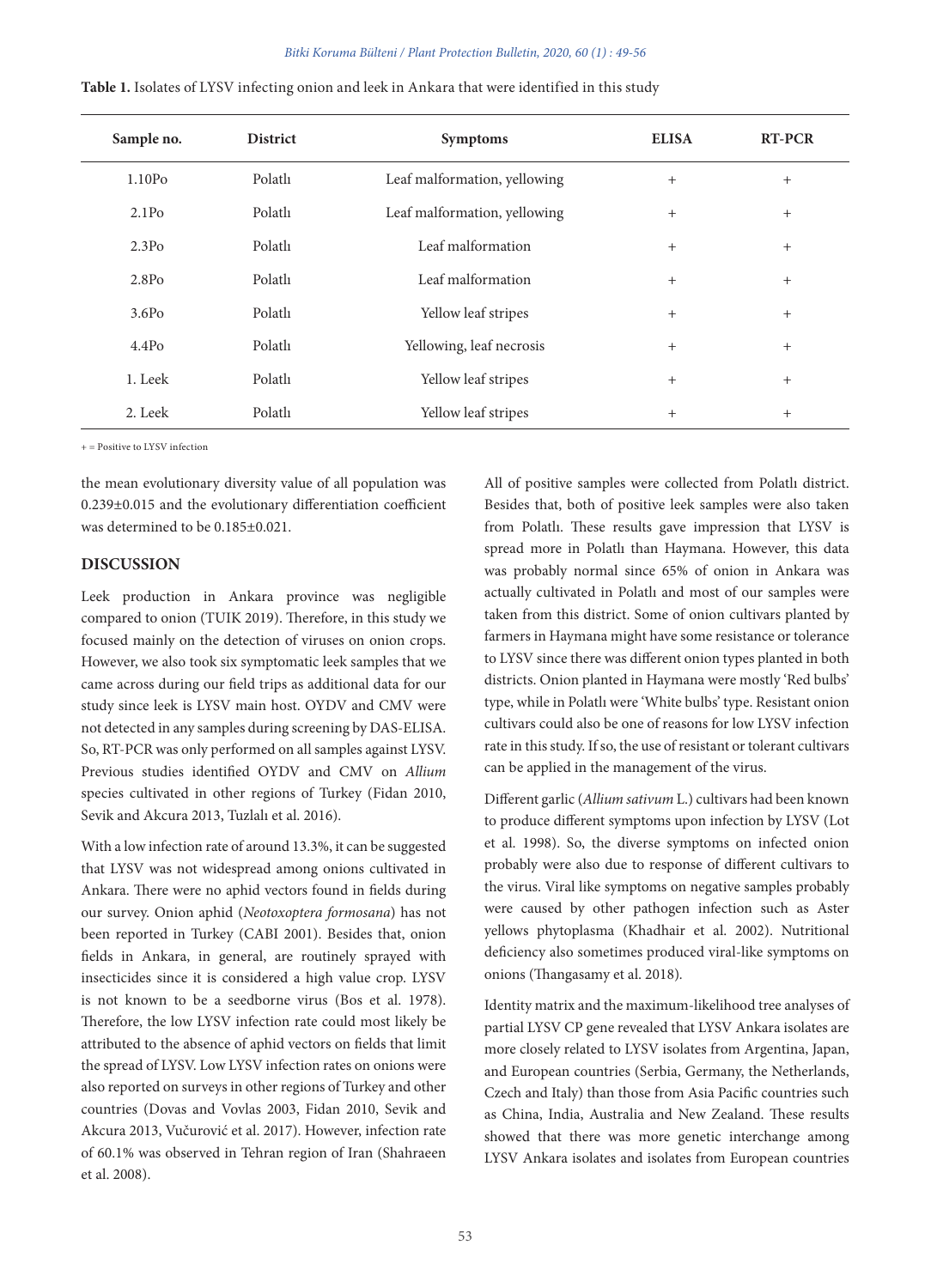which located closer to Turkey than Asia Pacific countries. Japanese isolates used in this study probably were originated from European regions instead of the much closer Asia regions since they are more similar to European isolates. Whereas, one isolate from Mexico are more similar to Asia Pacific isolates and probably was introduced from these regions (Figure 3).

Among all compared isolates, LYSV isolates from Serbia (KR075504), Argentina (AY007693) and Germany (X89711) had the highest homology (93.2-96.8%) to LYSV Ankara isolates. The Serbian isolate (277-13), Argentines isolate (LYSV-L-Arg) and Dutch isolate (no isolate name) were all isolated from leek and had also been reported to have high nucleotide identity to each other by previous analyses (Lunello et al. 2002, Vučurović et al. 2016). LYSV isolates and strains were shown to have different capability to infect *Allium* species (Lunello et al. 2002, Van Dijk 1993). A LYSV isolated from garlic (LYSV-G) was examined to be very difficult to infect leek, while LYSV-L-Arg had been observed to have some difficulty to infect onion but easily infect leek and garlic (Lunello et al. 2002). All three Ankara isolates infected onion, leek and garlic by mechanical inoculation based on our study result. This finding indicated that LYSV-12.6Po, LYSV-Ankara-Leek1 and LYSV-Ankara-Leek2 were not only similar in nucleotide identity but also biologically similar to LYSV-L-Arg (AY007693). LYSV infecting onions and garlics were also reported from other regions of Turkey (Fidan 2010, Sevik and Akcura 2013). This could be an indication that some LYSV isolates in Turkey might have similar biological properties to Ankara isolates and LYSV-L-Arg which capable to infect leek, onion and garlic rather easily. Unfortunately, there is no information regarding nucleotide sequences of LYSV isolates from other regions of Turkey available in NCBI GenBank, thus their homology analysis against Ankara isolates is still not possible to be done up to now.

Analyses of evolutionary distances results suggested that LYSV isolates in group 1 (including Ankara isolates) were highly similar to each other; whilst isolates belong to group 2 had lower similarity among them. Isolates clustered in group 1 had relatively low similarity to isolates in group 2. LYSV isolates examined in these phylogenetic analyses came from various countries in the world and they have rather high diversity in the CP gene sequence and rapid evolutionary differentiation among them based on analyses of evolutionary diversity. These findings were supported by identity matrix study that found a high (18%) diversity in partial CP gene sequences of all LYSV isolates analyzed, which means that they are relatively low conserved. However, since they were taken from nearby areas, the partial CP gene sequences of LYSV Ankara isolates were shown to be much more conserved, with only 4% diversity.

The results of this study confirmed for the first time LYSV infection on onion and leek in Ankara province, Turkey. LYSV Ankara isolates are most closely related to isolates from Serbia, Argentina and Germany based on analysis of partial CP gene. Onion cultivars that commonly planted in Turkey are necessary to be tested for their resistance against LYSV.

# **ACKNOWLEDGEMENTS**

Authors are grateful to Scientific Research Projects Coordinator of Ankara University for the funding of this research (Project No. 18H0447001). This research was part of a Doctoral dissertation at Plant Protection Department, Ankara University. The abstract was published in the 1. International Molecular Plant Protection Congress (10-13 April 2019, Adana, Turkey).

### **ÖZET**

Soğan (*Allium cepa* L.) Türkiye'de yüksek derecede ekonomik öneme sahip olup, Türk menülerinde yaygın olarak kullanılmaktadır. 2018 yılında 1.930.695 tonluk Türkiye üretiminin %25'i Ankara'da yapılmıştır. Son yıllarda soğan tarlalarında virus benzeri belirtiler gözlenmiş ancak Ankara bölgesinde soğan virus hastalıkları üzerine bir çalışma yapılmamıştır. *Leek yellow stripe virus* (LYSV) esas olarak pırasayı (*Allium ampeloprasum* L.) enfekte etmekle birlikte soğanı da hastalandırmakta ve verim düşüklüğüne de neden olmaktadır. 2018 yılı Ağustos ayında, tipik virüs belirtisi, örneğin yaprakta şeritler, yaprak deformasyonu, sararma ve cüceleşme belirtileri gösteren 45 soğan örneği ve yapraklarda şiddetli sarı çizgi belirtisi tasıyan 6 pırasa örneği tarladan toplanmıştır. 45 soğan örneğinin 6 tanesi, 6 pırasa örneğinin 2 tanesi DAS-ELISA çalışmalarında LYSV'ye karşı pozitif sonuç vermiştir. Örneklerden elde edilen toplam nükleik asit RT-PCR'da LYSV'ye karşı geliştirilen örtü proteinine spesifik primerlerle amplifiye edilmiştir. 6 soğan ve 2 pırasa örneği RT-PCR çalışmalarında da pozitif sonuç vermiş ve agarose jelde 1020 bp büyüklüğünde bir bant oluşturmuşlardır. Diğer örnekler agarose jelde bir bant oluşturmamış ve bunlar LYSV enfeksiyonu açısından negatif olarak değerlendirilmişlerdir. Yapılan filogenetik analiz sonucunda LYSV Ankara izolatlarının Sırbistan, Arjantin ve Almanya izolatları ile benzerlik gösterdiği görülmüştür. Bu araştırma ile LYSV enfeksiyonu Ankara ilinde ilk olarak kanıtlanmış bulunmaktadır.

Anahtar kelimeler: soğan, pırasa, LYSV, Ankara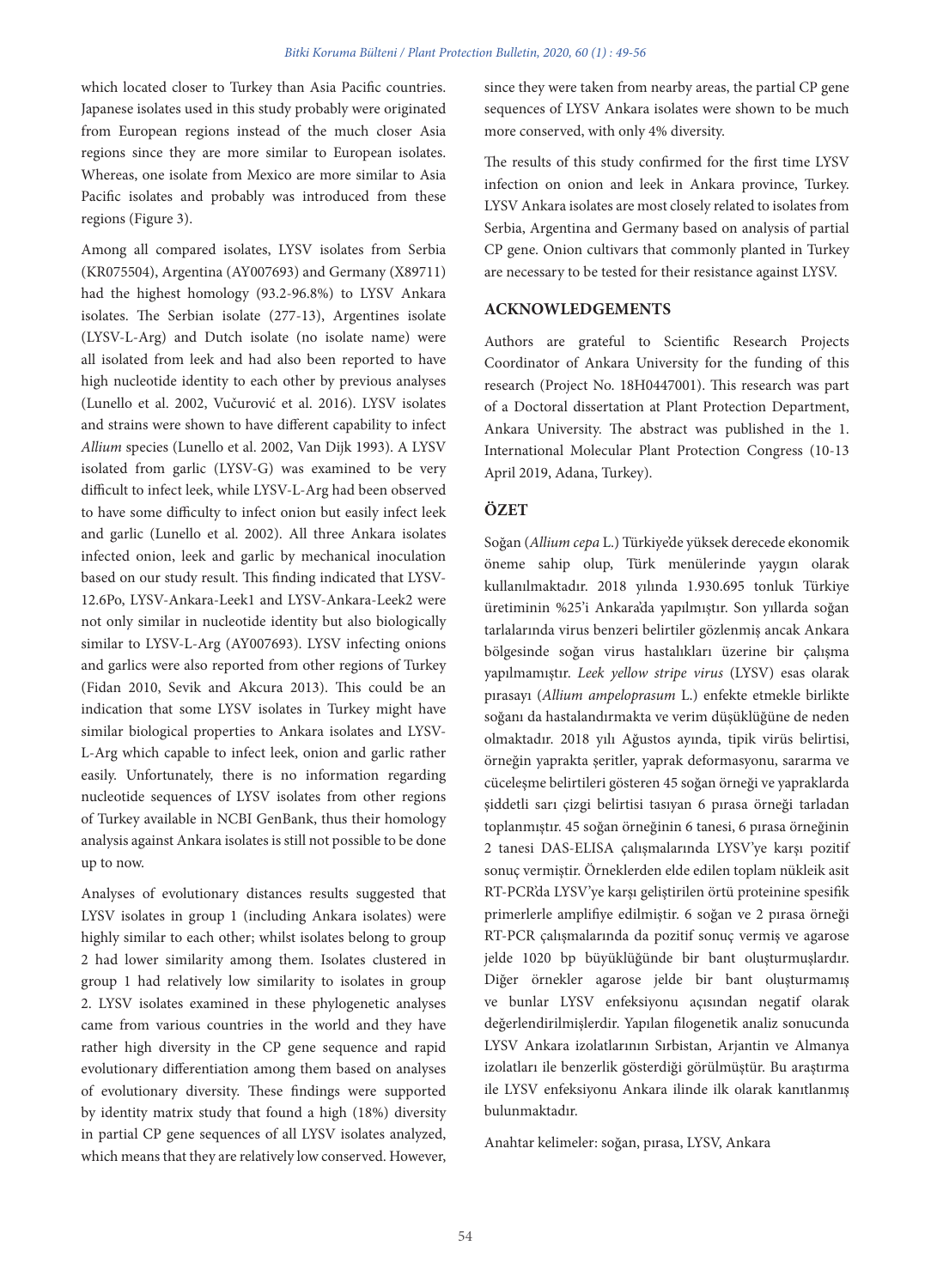# **REFERENCES**

Adams M.J., Antoniw J.F., Beaudoin F., 2005. Overview and analysis of the polyprotein cleavage sites in the family Potyviridae. Molecular Plant Pathology, 6, 471-487.

Bos L., 1983. Viruses and virus diseases of *Allium* species. Acta Horticulturae, 127, 11-30.

Bos L., Huijberts N., Huttinga H., Maat D.Z., 1978. *Leek yellow stripe virus* and its relationships to *Onion yellow dwarf virus*; characterization, ecology and possible control. NetherlandsJournal of Plant Pathology, 84, 185-204.

Brunt A.A., Crabtree K., Dallwitz M.J., Gibbs A.J., Watson L., 1996. *Leek yellow stripe potyvirus*. Plant viruses online: Description and lists from the VIDE database. http://biomirror.im.ac.cn/mirrors/pvo/vide/descr437.htm (Accessed date: 11.05.2019).

CABI, 2001. *Neotoxoptera formosana*, Distribution map no. 620.

Dovas C.I., Vovlas C., 2003. Viruses infecting *Allium* spp. in Southern Italy. Journal of Plant Pathology, 85 (2), 135.

Elnagar S., El-Sheikh M.A., Abd El-Wahab A.S.E., 2011. Effect of natural infection with *Onion yellow dwarf virus* (OYDV) on yield of onion and garlic crops in Egypt. Journal of Life Sciences, 5, 634-638.

Fajardo T.V.M., Nishijima M., Buso J.A., Torres A.C., Ávila A.C., Resende R.O., 2001. Garlic viral complex: identification of *Potyviruses* and *Carlavirus* in central Brazil. Fitopatologia Brasileira, 26, 619-626.

Fidan H., 2010. Sarımsak, soğan ve pırasadaki virüs hastalıklarını saptanması ve Taşköprü 56 sarımsak tipinin en yaygın virüse karşı reaksiyonunun belirlenmesi (in Turkish). Cukurova University, Institute of Natural and Applied Sciences, Doctoral dissertation, Adana, Turkey, 183 p.

Fidan H., Baloglu S., 2009. First report of *Onion yellow dwarf virus* and *Leek yellow stripe virus* in garlic in Turkey. Plant Disease, 93 (6), 672-672.

Gupta N., Jain R.K., Rao G.P., Baranwal V.K., 2017. Molecular characterization and phylogenetic analysis of coat protein gene of *Leek yellow stripe virus* infecting garlic in India. Indian Phytopathology, 70 (1), 114-121.

Hill S.A., 1984. Methods in plant virology. Blackwell Scientific Publications, Oxford, United Kingdom, 167 p.

Khadhair A.H., Evans I.R., Choban B., 2002. Identification of Aster yellows phytoplasma in garlic and green onion by PCRbased methods. Microbiological ResEarch, 157, 161-167.

Korkmaz S., Cevik B., 2009. *Leek yellow stripe virus* newly reported in Turkey. Plant Pathology, 58, 787.

Kumar S., Stecher G., Tamura K., 2016. MEGA7: Molecular Evolutionary Genetics Analysis version 7.0 for bigger datasets. Molecular Biology and Evoluation, 33 (7), 1870- 1874.

Lot H., Chovelon V., Souche S., Delecolle B., 1998. Effects of *Onion yellow dwarf* and *Leek yellow stripe viruses* on symptomatology and yield loss of three French garlic cultivars. Plant Disease, 82, 1381-1385.

Lunello P., Ducasse D.A., Helguera M., Nome S.F., Conci V.C., 2002. An Argentinean isolate of *Leek yellow stripe virus* from leek can be transmitted to garlic. Journal of Plant Pathology, 84 (1), 11-17.

Muhire B.M., Varsani A., Martin D.P., 2014. SDT: a virus classification tool based on pairwise sequence alignment and identity calculation. PloS One, 9 (9), e108277.

Presting G.G., Smith O.P., Brown C.R., 1995. Resistance to *Potato leafroll virus* in potato plants transformed with the coat protein gene or with vector control constructs. Phytopathology, 85, 436-442.

Sevik M.A., Akcura C., 2013. Viruses occurring in onion crop in Amasya province, the major onion producing region in Turkey. Indian Journal of Virology, 24 (1), 78-81.

Shahraeen N., Lesemann D.E., Ghotbi T., 2008. Survey for viruses infecting onion, garlic and leek crops in Iran. Bulletin OEPP/EPPO Bulletin, 38, 131-135.

Tamura K., Nei M., 1993. Estimation of the number of nucleotide substitutions in the control region of mitochondrial DNA in humans and chimpanzees. Molecular Biology and Evolution, 10 (3), 512-526.

Thangasamy A., Khade Y., Singh M., 2018. Nutrient management in onion and garlic. Journal of Allium Research, 1 (1), 107-115.

TUIK (Türkiye İstatistik Kurumu/Turkish Statistical Institute), 2019. http://www.tuik.gov.tr/Start.do (Accessed date: 15.08.2019).

Tuzlalı H.T., 2018. Güney Marmara Bölgesi'nde *Allium* cinsi bitkilerde potyvirüslerin tanılanmasi ve karakterizasyonu (in Turkish). Çanakkale Onsekiz Mart University, Graduate School of Natural and Applied Sciences, Doctoral dissertation, Çanakkale, Turkey.

Tuzlalı H.T., Karanfil A., Korkmaz S., 2016. Güney Marmara Bölgesi'nde *Allium* cinsi bitkilerde *Soğan sarı cücelik virüsü*'nün ELISA yöntemi ile belirlenmesi (in Turkish).